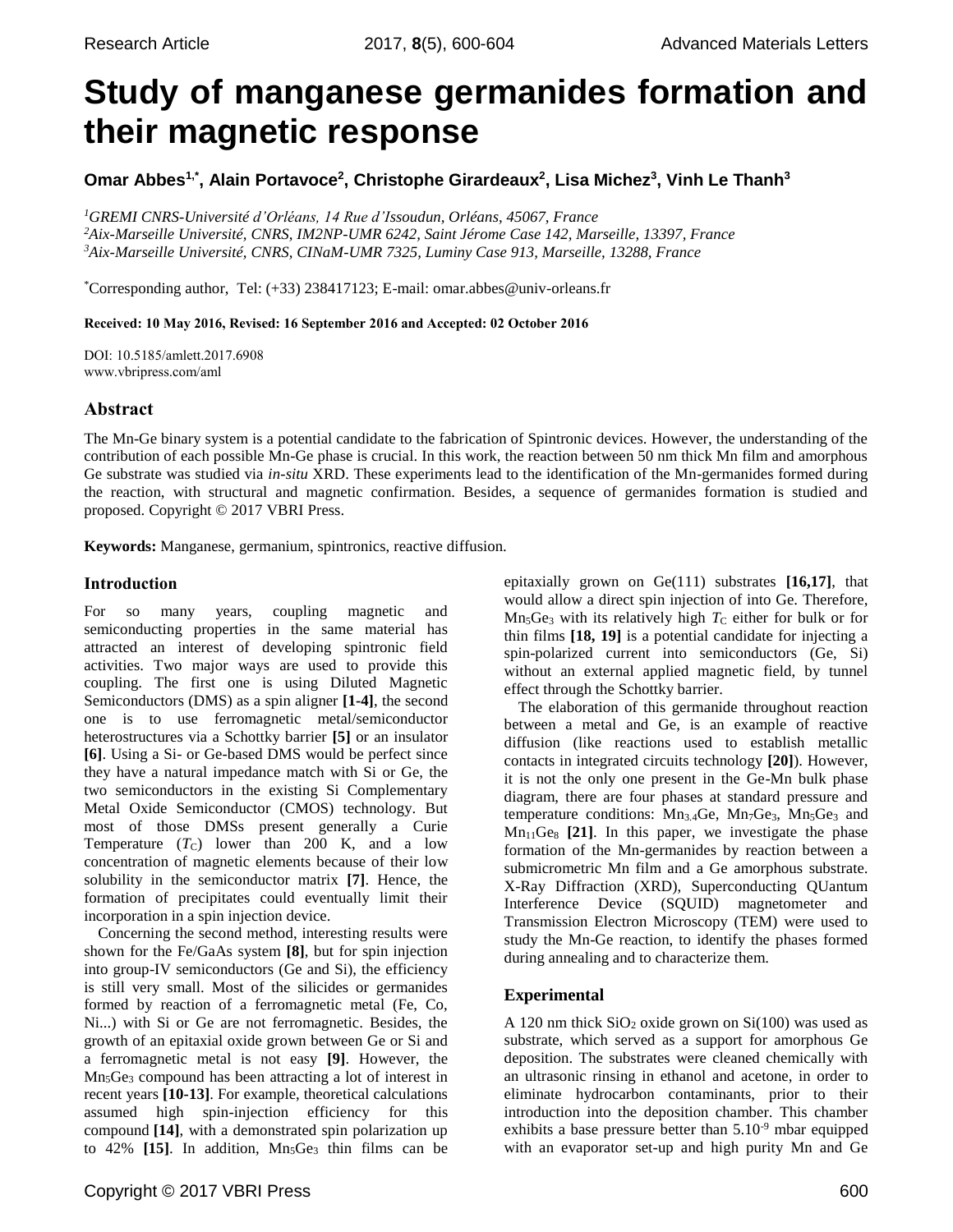charges  $\sim$  99.999 wt.%). By the mean of electron beam evaporation, a 150 nm thick film of amorphous Ge film (a-Ge) was first deposited, than 50 nm thick Mn layer topped the sample. Both depositions were executed at room temperature, with a rate of 0.2 nm/s. X-Ray Reflectivity permitted to determine the thicknesses of the Mn and Ge layers. In **Fig. 1** is shown the X-Ray spectrum between 0.9° and 1.8° with one spectrum executing two modulations, the bigger modulation corresponds to the thinner film, while the small modulation corresponds to the thicker layer.



**Fig. 1**. X-Ray Reflectivity spectrum for 2*θ* between 0.9° and 1.8° showing two modulations corresponding to the thicknesses of Mn and Ge layers deposited on substrates.

The found thicknesses were 48.7 nm for Mn, and 153.6 nm for Ge. They were obtained using the simplified Bragg's law (e. $\Delta(2\theta)=\lambda$  with e the thickness of the film, Δ(2*θ*) the angular difference between the same modulation peaks and  $\lambda$  the wave length of the used rays). Reaction between Mn and Ge was monitored by XRD in the Bragg–Brentano geometry in a vacuum chamber with a pressure of 5.10<sup>-5</sup> mbar, and Cu K<sub>α</sub> source with  $\lambda_{K\alpha}$  = 0.154 nm. During XRD measurements, the temperature was increased by steps using a ramp of 5 °C/min. The magnetic properties of the films were probed using SQUID magnetometer with a magnetic field of 0.5 T applied in plane of the sample surface, measurements were performed between 5 K and 350 K. Structural characterization of grown phases was performed by means of High Resolution Transmission Electron Microscopy (HR-TEM) using a JEOL 3010 microscope operating at 300 kV with a spatial resolution of 1.7 Å.

#### **Results and discussions**

This section will be divided into two subsections in which we present results concerning the growth of Mngermanides as well as their magnetic and structural properties.

#### *Phases grown during Mn-Ge reaction*

In order to determine the phase formation sequence during Mn-Ge solid state reaction, *in-situ* XRD measurements were carried up upon two samples. Both samples were annealed under the same conditions in the XRD chamber. At room temperature, just one peak of Mn(330) can be detected in the  $2\theta$  (diffraction angle) window; from 20° to 60°. The peak of Mn starts to disappear as three other peaks appear at  $T \sim 210$  °C. These peaks at  $2\theta = 38.2^{\circ}$ ,  $42.3^{\circ}$  and  $43.6^{\circ}$  may respectively, correspond to the orientations: (210), (211) and (112) of Mn<sub>5</sub>Ge<sub>3</sub> [22].

Using a ramp of  $5 \degree$ C/min, and a spectrum recorded each 5 °C, no other peaks were detected. The intensity of the three peaks reaches its maximum at  $T \sim 300$  °C, after the entire consumption of Mn. In **Fig. 2** is shown the XRD spectrum corresponding to the sample annealed at 300 °C, as well as the one corresponding to the second sample annealed at 650 °C. While we carried out the annealing of the second sample, we noticed that Mn<sub>5</sub>Ge<sub>3</sub> peaks' intensity decreased, and six other peaks appear at T ~ 310 °C. Those six peaks are detected at  $2\theta = 27.2^{\circ}$ , 34.6°, 40.3°, 45.3°, 53.6° and 58.4°. They can be attributed to the lattice plane families: (311), (106), (107),  $(421)$ ,  $(704)$  and  $(327)$  of Mn<sub>11</sub>Ge<sub>8</sub>. Only three of them can be assessed to the crystallized Ge families: (111), (220), and (311) at respectively  $2\theta = 27.2^{\circ}$ , 45.3° and 53.6°. The six peaks are present until the end of the annealing at 650 °C, as shown in **Fig. 2**.



**Fig. 2**. XRD spectra with  $2\theta$  varying from  $20^{\circ}$  to  $60^{\circ}$ , of two samples annealed with a ramp of 5 °C/min, from room temperature to 300 °C for black line, and to 650 °C for bright blue line.

According to the *in-situ* XRD measurements, the formation of Mn-germanides occurs sequentially;  $Mn +$  $Ge \rightarrow Mn + Mn_5Ge_3 + Ge \rightarrow Mn_5Ge_3 + Ge \rightarrow Mn_5Ge_3 +$  $Mn_{11}Ge_8 + Ge \rightarrow Mn_{11}Ge_8 + Ge$ . This scheme can be simplified as shown in **Fig. 3**.

During the 50 nm thick Mn film reaction with amorphous Ge, we noticed that  $Mn_5Ge_3$  is the first phase to be formed under conditions used  $(5 °C/min)$  temperature ramp). The scenario that we propose to the Mn-Ge phase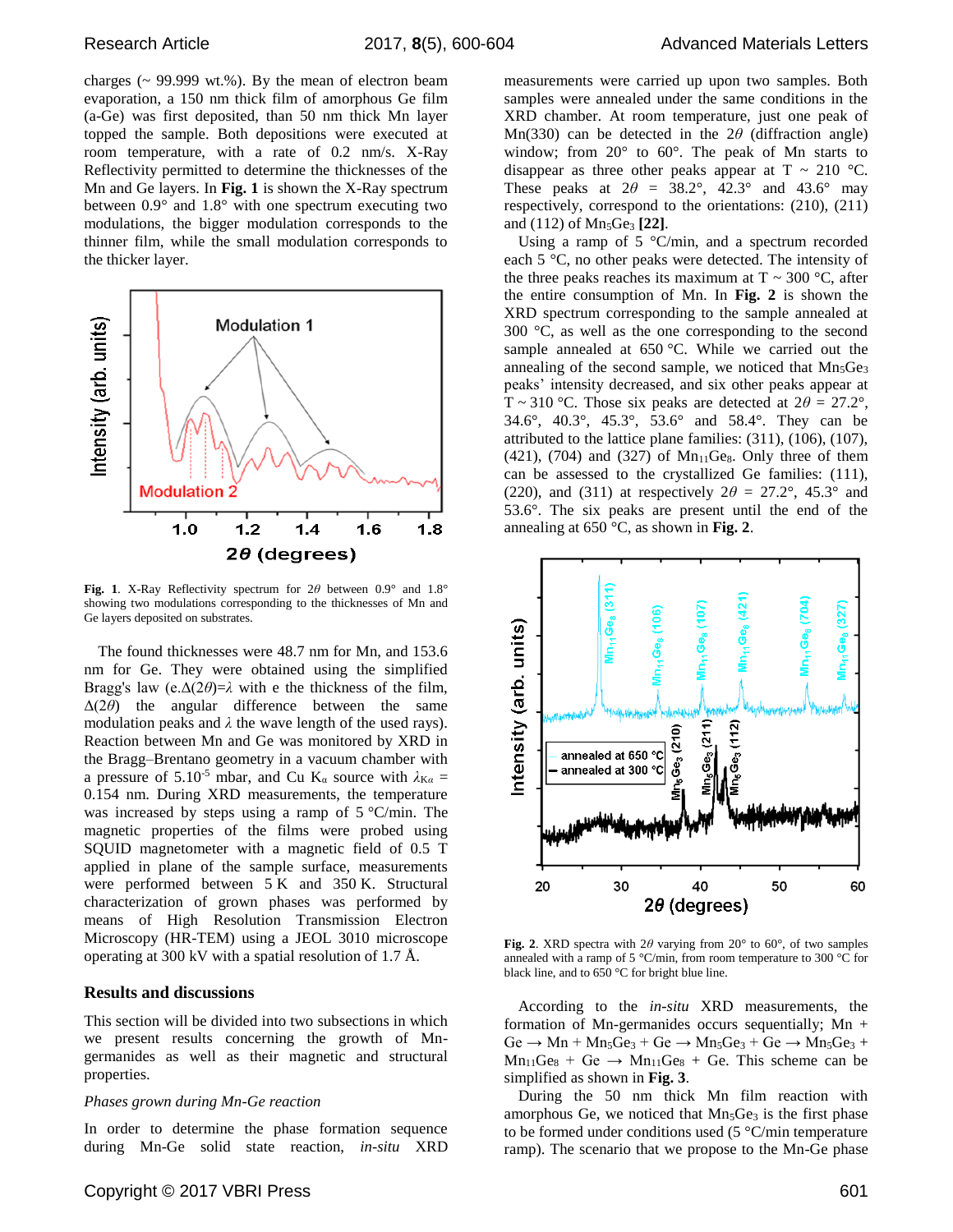formation is the following (**Fig. 3**): (i) before annealing, the Mn film is stable on the Ge substrate, (ii) after annealing, Mn is consumed in reaction with Ge in order to form  $Mn_5Ge_3$  at the interface  $Mn/Ge$ , then (iii),  $Mn_5Ge_3$ grow until the whole consumption of Mn, at this step only Mn5Ge<sup>3</sup> and Ge are present. Carrying out the annealing (iv) a second phase richer in Ge,  $Mn_{11}Ge_8$ , is formed by consuming partially Mn<sub>5</sub>Ge<sub>3</sub> and Ge, eventually at the interface  $Mn_5Ge_3/Ge$ . Finally, (v)  $Mn_5Ge_3$  is totally consumed and the only phase present is  $Mn_{11}Ge_8$  at the top of the Ge substrate.



**Fig. 3**. Reaction scenario of a 50 nm thick Mn film deposited on 150 nm a-Ge substrate.

#### *Structural and magnetic properties of the phases*

Two samples, containing each one just one phase, were prepared for microscopic and magnetic ex-situ characterizations: the first one is annealed at 300 °C (with only XRD peaks of  $Mn_5Ge_3$ , and the second one is annealed at  $650 \degree C$  (with XRD peaks of Mn<sub>11</sub>Ge<sub>8</sub>).

TEM image of the structure of the sample (annealed at 300 °C) is presented in **Fig. 4(a)**. This image displays atomic planes thanks to the grains' orientations in the polycrystalline Mn<sub>5</sub>Ge<sub>3</sub> layer. In this region, atomic rows are distinguishable, they are separated by 2.3 Å which corresponds to the interatomic distance of  $Mn_5Ge_3(210)$ planes. The XRD peak of these planes can be easily seen in **Fig. 2**.

For the sample annealed at 650 °C, with just  $Mn_{11}Ge_8$ layer that corresponds likely to the only phase detected by XRD, TEM image is presented in **Fig. 4(b)**. By



**Fig. 4**. High resolution TEM cross section images taken over (a) the sample annealed at 300 °C, and (b) the sample annealed at 650 °C.

The magnetic characterizations by SQUID, are presented in **Fig. 5**. Hence, the temperature dependence of the magnetization of the two prepared samples (annealed at 300  $\degree$ C and 650  $\degree$ C) is presented. For the sample annealed at 300 °C (presented by purple diamonds curve in **Fig. 5**), as the temperature increases, the magnetization decreases slightly between 5 K and 250 K, then decreases gradually to reach almost zero after 300 K. This attitude is typically characteristic of a ferromagnetic material, with a ferromagnetic - paramagnetic transition at the Curie temperature. The measured  $T<sub>C</sub>$  is 297 K, it coincides with the inflection point of the slope of the magnetization. It is the same temperature as for bulk Mn<sub>5</sub>Ge<sub>3</sub> material [18].

The magnetization of the sample annealed at 650  $^{\circ}$ C is presented by blue squares curve in **Fig. 5**. It decreases rapidly between  $5 K$  and  $100 K$ , and then it increases slightly to reach a maximum around 140 K. And finally, beyond 150 K, magnetization decreases again until reaching an almost equal zero value at  $T \sim 300$  K. Two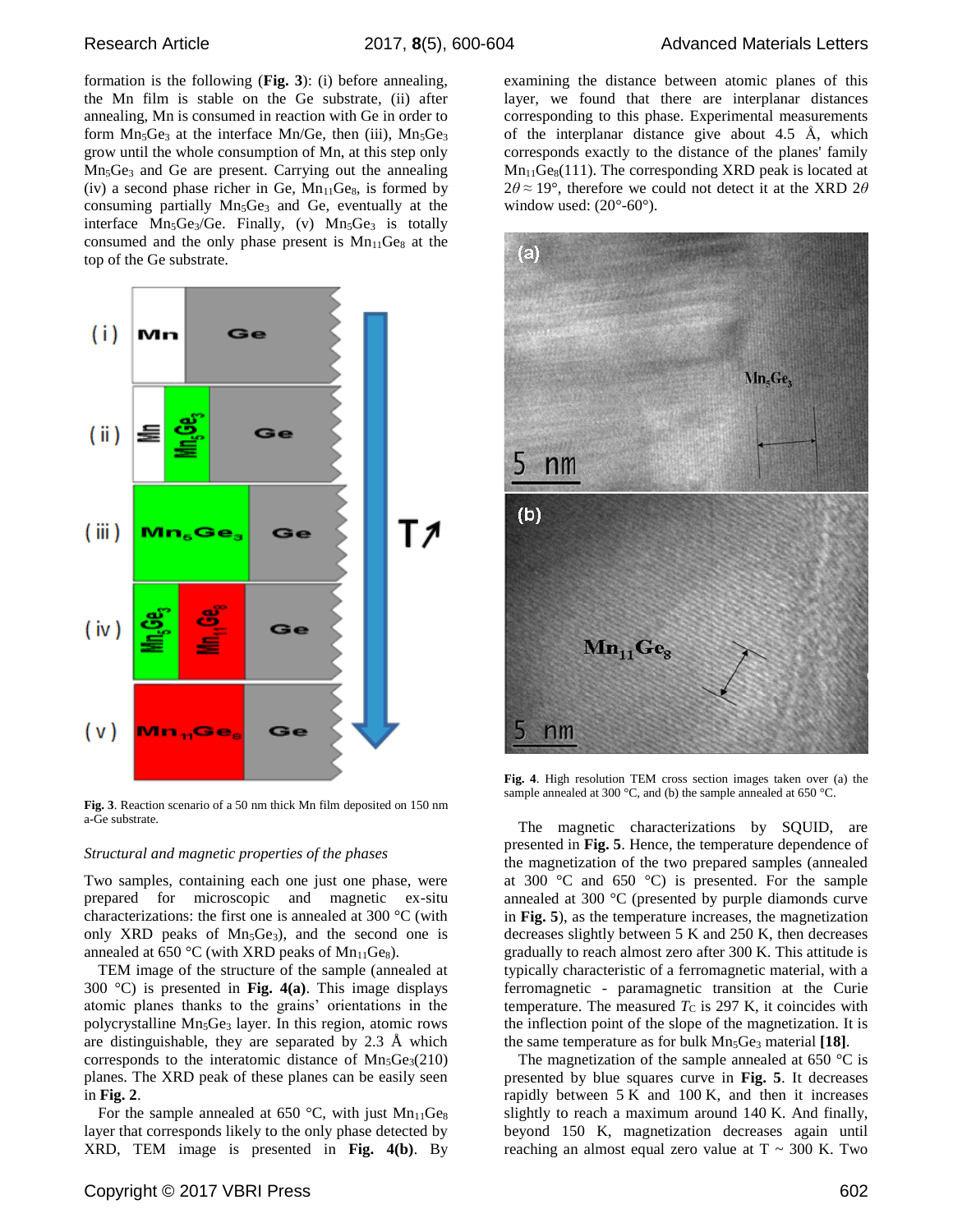transitions are hence distinguished. The first one corresponds to ferromagnetic - paramagnetic transition at Curie temperature  $T_C = 45$  K, while the second one corresponds to antiferromagnetic - ferromagnetic transition at a temperature called Neel temperature:  $T_N = 140$  K.

 $Mn<sub>11</sub>Ge<sub>8</sub>$  exhibits antiferromagnetic - ferromagnetic transition at  $T \sim 150$  K, as confirmed by XRD and TEM measurements, it is the phase that has got the biggest volume in the sample annealed at 650 °C. This magnetic signature is similar to the one obtained by Cho *et al.* **[23]**, and that corresponds to  $Mn<sub>11</sub>Ge<sub>8</sub>$ . One can therefore, link this signature to  $Mn_{11}Ge_8$ .



**Fig. 5.** Evolution of the normalized magnetization versus temperature (between 5 K and 350 K) of the sample annealed up to 300 °C (blue square), and the sample annealed up to 650 °C (purple diamond), with a magnetic field applied in-plane of sample.

The Curie temperature measured at 45 K does not correspond to a known phase of the Mn-Ge diagram at low temperature conditions ( $\lt$  650 °C). The measured magnetization versus temperature could be the result of the convolution of multiple magnetization curves, which means that multiple phases can exist in the sample. The measured Curie temperature at 45 K was attributed in a recent study to ferromagnetic nano-clusters formed by Mn, Ge and C atoms **[24]**.

### **Conclusion**

In conclusion, Mn-Ge solid state reaction was investigated by *in-situ* XRD. The result of the reaction between 50 nm-thick Mn layer and amorphous Ge substrate is a sequential phase formation. Two phases appear in the sequence:  $Mn_5Ge_3$  the first phase to grow, and  $Mn_{11}Ge_8$  that appears only after the whole Mn layer consumption. Mn<sub>5</sub>Ge<sub>3</sub> being the ferromagnetic compound, could be stabilized for spintronic applications. Structural and magnetic characterizations of the phases confirmed the results obtained by XRD. However, in addition to the antiferromagnetic  $Mn<sub>11</sub>Ge<sub>8</sub>$  phase, SQUID measurements revealed the presence of ferromagnetic structure in the sample annealed at 650 °C.

#### **References**

- 1. Cho, S.; Choi, S.; Hong, S.C.; Kim, Y.; Ketterson, J.B.; Kim, B.-J.; Kim, Y.C.; Jung, J.-H.; *Phys. Rev. B,* **2002**, *66*, 033303. **DOI:** 10.1103/PhysRevB.66.033303
- 2. Ayoub, J.-P.; Favre, L.; Berbezier, I.; Ronda, A.; Morresi, L.; Pinto, N.; *Appl. Phys. Lett.,* **2007,** *91,* 141920. **DOI:** 10.1063/1.2794723
- 3. Zeng, C.; Zhang, Z.; van Benthem, K.; Chisholm, M.F.; Weitering, H.H.; *Phys. Rev. Lett.,* **2008,** *100,* 066101. **DOI:** 10.1103/PhysRevLett.100.066101
- 4. Dolph, M.C.; Kim, T.; Yin, W.; Recht, D.; Fan, W.; Yu, J.; Aziz, M.J.; Lu, J.; Wolf, S.A.; *J. Appl. Phys.,* **2011,** *109,* 093917. **DOI:** 10.1063/1.3590137
- 5. Hanbicki, A.T.; Jonker, B.T.; Itskos, G.; Kioseoglou, G.; Petrou, A.; *Appl. Phys. Lett.,* **2002,** *80,* 1240. **DOI:** 10.1063/1.1449530
- 6. Jiang, X.; Wang, R.; Shelby, R.M.; Macfarlane, R.M.; Bank, S.R.; Harris, J.S.; Parkin, S.S.P.; *Phys. Rev. Lett.,* **2005,** *94,* 056601. **DOI:** 10.1103/PhysRevLett.94.056601
- 7. Woodbury, H.H.; Tyler, W.W.; *Phys. Rev.,* **1955,** *100,* 659. **DOI:** 10.1103/PhysRev.100.659
- 8. Li, C.H.; Kioseoglou, G.; van't Erve, O.M.J.; Hanbicki, A.T.; Jonker, B.T.; Mallory, R.; Yasar, M.; Petrou, A; *Appl. Phys. Lett.,* **2004,** *85,* 1544-1546. **DOI:** 10.1063/1.1786366
- 9. Jonker, B.T.; Kioseoglou, G.; Hanbicki, A.T.; Li, C.H.; Thompson, P.E; *Nat. Phys.,* **2007,** *3,* 542. **DOI:** 10.1038/nphys673
- 10. Zeng, C.; Erwin, S.C.; Feldman, L.C.; Li, A.P.; Jin, R.; Song, Y.; Thompson, J.R.; Weitering, H.H**;** *Appl. Phys. Lett.,* **2003,** *83,* 5002. **DOI:** 10.1063/1.1633684
- 11. Olive-Mendez, S.; Spiesser, A.; Michez, L.A.; Le Thanh, V.; Glachant, A.; Derrien, J.; Devillers, T.; Barski, A.; Jamet, M.; *Thin Solid Films,* **2008,** *517,* 191. **DOI:** 10.1016/0925-8388(93)90888-T
- 12. Abbes, O.; Portavoce, A.; Le Thanh, V.; Girardeaux, C.; Michez, L.; *Appl. Phys. Lett.,* **2013,** *103,* 172405. **DOI:** 10.1063/1.4827100
- 13. Abbes, O.; Xu, F.; Portavoce, A.; Girardeaux, C.; Hoummada, K.; Le Thanh, V.; *Defect Diffus. Forum,* **2012,** *323-325,* 439. **DOI:** 10.4028/www.scientific.net/DDF.323-325.439
- 14. Picozzi, S.; Continenza, A.; Freeman, A.J.; *Phys. Rev. B,* **2004,** *70,* 235205.

**DOI:** 10.1103/PhysRevB.70.235205

- 15. Panguluri, R.P.; Zeng, C.; Weitering, H.H.; Sullivan, J.M.; Erwin, S.C.; Nadgorny, B.; *Phys. Status Solidi B*, 2005, 242, R67. **DOI:** 10.1002/pssb.200510030
- 16. Spiesser, A.; Olive-Mendez, S.F.; Dau, M.-T.; Michez, L.A.; Watanabe, A.; Le Thanh, V.; Glachant, A.; Derrien, J.; Barski, A.; Jamet, M.; *Thin Solid Films,* **2010,** *518,* S113. **DOI:** 10.1016/j.tsf.2009.10.067
- 17. Choi, S.; Hong, S.C.; Cho, S.; Kim, Y.; Ketterson, J.B.; Jung, C.-U.; Rhie, K.; Kim, B.-J.; Kim, Y.C.; *J. Appl. Phys.,* **2003,** *93,* 7670. **DOI:** 10.1063/1.1558611
- 18. Hirai, C.; Sato, H.; Kimura, A.; Yaji, K.; Iori, K.; Taniguchi, M.; Hiraoka, K.; Muro, T.; Tanaka, A.; *Physica B: Condensed Matter.,* **2004,** *351,* 341. **DOI:** 10.1016/j.physb.2004.06.048
- 19. Sawatzky, E.; *J. Appl. Phys,* **1971,** *42,* 1706. **DOI:** 10.1063/1.1660402
- 20. Abbes, O; Melhem, A.; Boulmer-Leborgne, C; Semmar, N.; *Adv. Mater. Lett.,* **2015,** *6,* 961-964. **DOI:** 10.5185/amlett.2015.6138
- 21. Gokhale, A.; Abbaschian, G.J.; , *Binary Alloy Phase Diagrams ASM International 2nd ed.,* **1990,** *2,* 1964. **DOI:** 10.1007/BF02898261
- 22. JCPDS (International Center for Diffraction Data®, Newtown Square, PA, **1997–2016**). http://www.icdd.com/ http://www.icdd.com/